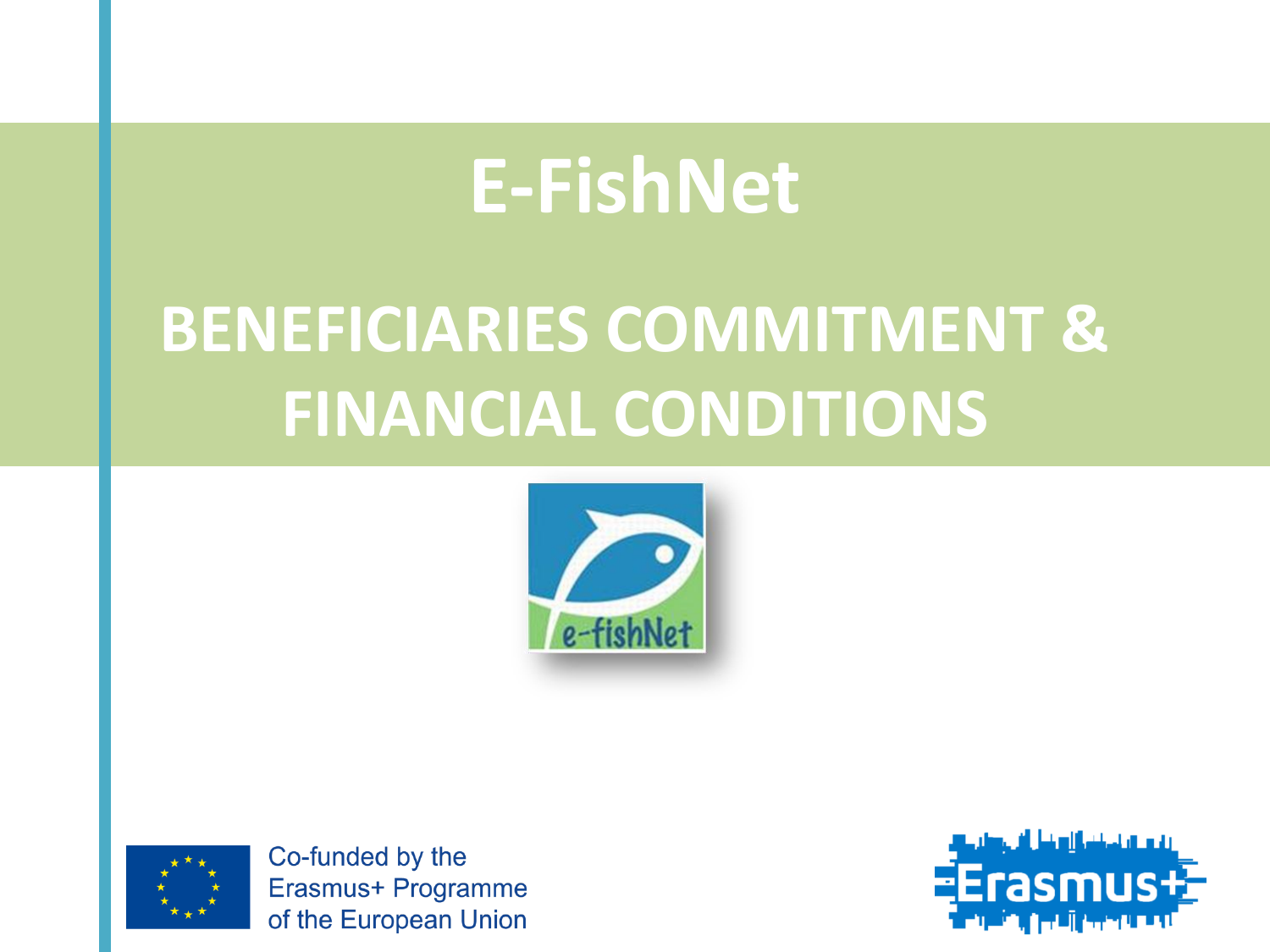## **E-FISHNET ECONOMIC SCHEDULE**

|          | 2016                                            |             | 2017                                         |                            | 2018                                |                         |  |  |
|----------|-------------------------------------------------|-------------|----------------------------------------------|----------------------------|-------------------------------------|-------------------------|--|--|
| January  |                                                 |             | Second Interim meeting: UK                   |                            |                                     |                         |  |  |
| February |                                                 |             |                                              | 2nd payment                |                                     |                         |  |  |
| March    |                                                 |             |                                              |                            |                                     |                         |  |  |
| April    |                                                 |             |                                              | E-learning activity: Spain |                                     |                         |  |  |
| May      |                                                 |             |                                              |                            |                                     |                         |  |  |
| June     |                                                 |             |                                              |                            | Last meeting: Spain                 | <b>Multiplier Event</b> |  |  |
| July     |                                                 |             | First interim meeting: Iceland               |                            |                                     |                         |  |  |
| August   |                                                 |             |                                              |                            |                                     |                         |  |  |
|          | September Begining or the elegible costs period |             | > Interim Report <                           |                            | Finish of the elegible costs period |                         |  |  |
| October  | <b>Gran Agreement Signature</b>                 |             | Finish O1 and Start O4 (Int Out) 3rd payment |                            |                                     |                         |  |  |
|          | November Kick off Meeting: Portugal             | 1st payment |                                              |                            | > Deadline Final Report <           |                         |  |  |
| December |                                                 |             |                                              |                            |                                     | <b>Final Payment*</b>   |  |  |

*\*30 days after the final payment of NA to beneficiary*

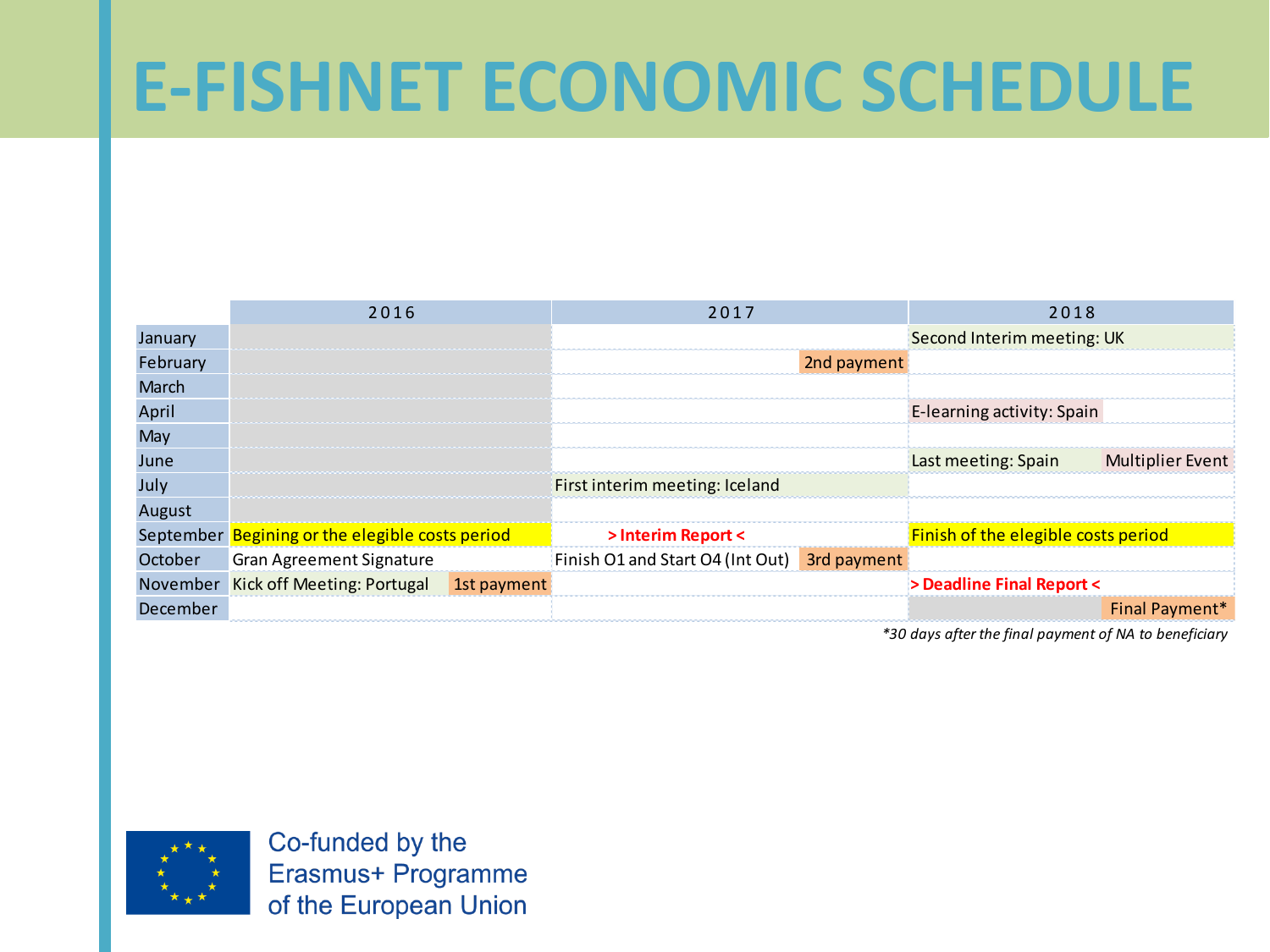# **ELEGIBLE COSTS**

| <b>ELEGIBLE COSTS</b>     | FINANCING MECHANISM (unit costs)   | <b>AMOUNT</b>                 |                  |  |  |  |  |
|---------------------------|------------------------------------|-------------------------------|------------------|--|--|--|--|
| 1. Project Management and | Fixed amount for each partner      | Coordinator                   | 500€/month       |  |  |  |  |
| Implementation            |                                    | Partner                       | 250€/month       |  |  |  |  |
| 2. Transnational Project  | Fixed amount for each partner      | 100 - 1999 kms                | 575€             |  |  |  |  |
| <b>Meetings</b>           | depending on distance              | > 1999 kms                    | 760€             |  |  |  |  |
|                           | Fixed amount depending on personal | <b>Managers</b>               |                  |  |  |  |  |
| 3. Intellectual Outputs   | category and country and number of | Teachers/Trainers/Researchers |                  |  |  |  |  |
|                           | days (Annex IV)                    | <b>Technicians</b>            |                  |  |  |  |  |
|                           |                                    | Administrative                |                  |  |  |  |  |
|                           |                                    | Local                         | 100€             |  |  |  |  |
| 4. Multiplier Events      | Fixed amount for each participant  | Foreign                       | 200€             |  |  |  |  |
|                           |                                    | Max                           | 30.000€          |  |  |  |  |
| 5. Travel                 | Fixed amount depending on the      | 100 - 1999 kms                | 275€/participant |  |  |  |  |
|                           | travel distance                    | >1999                         | 360€/participant |  |  |  |  |
|                           | Fixed amount depending on          | Short term joint staff        | 100€/participant |  |  |  |  |
| 6. Individual Support     | participant/distance/days          | training                      | /day             |  |  |  |  |

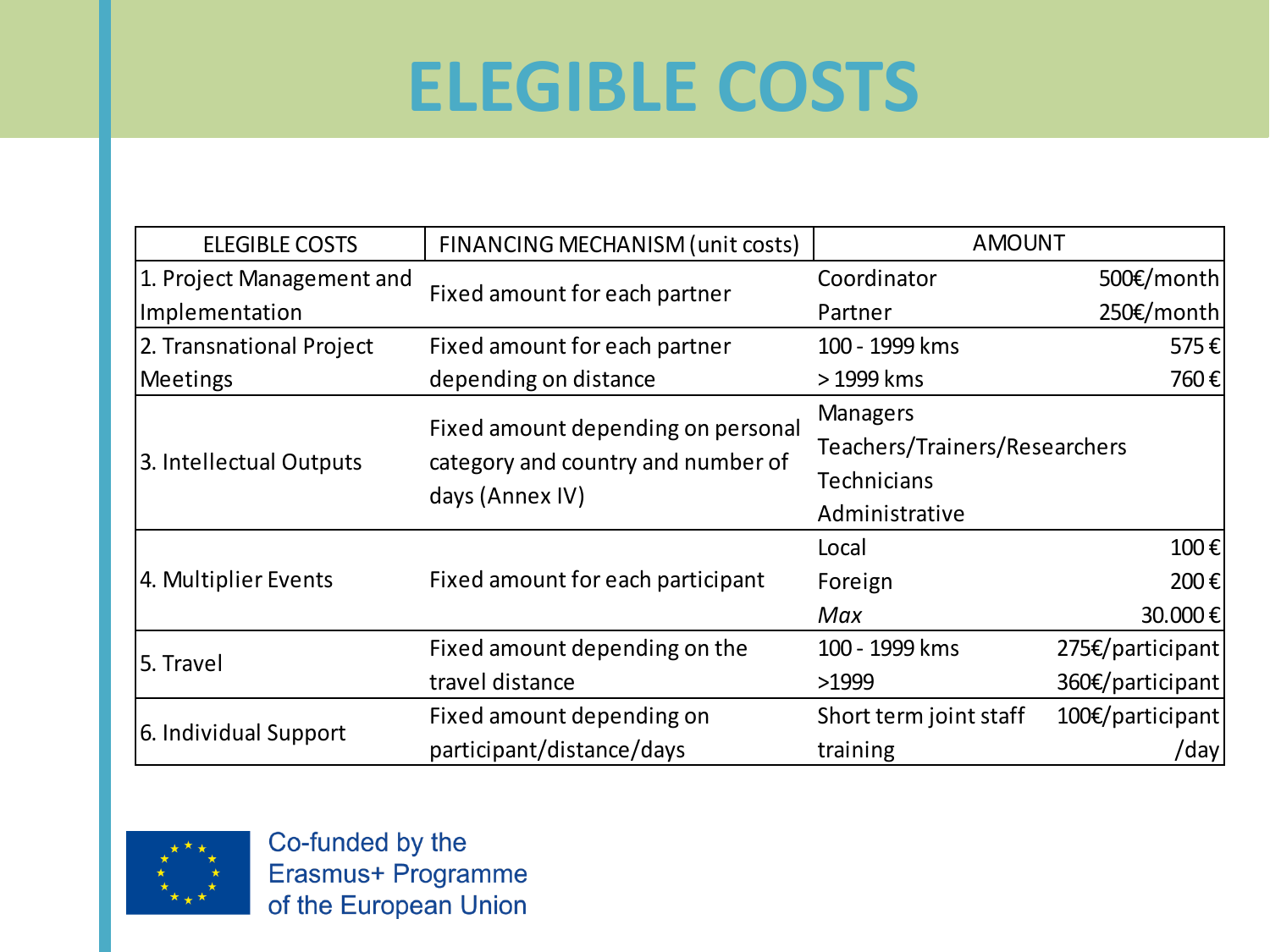**1. Save, preserve and make available to the coordinator every document necessary to justify the grant:**

A) To justify "**Project Management and Implementation costs**": every document created in relation to the project**.**

B) To justify "**Transnational Projects Meetings costs**": boarding passes, declaration of assistance signed by the host partner and every single document able to prove that the meeting took place and the assistance (pictures, hotel invoices, taxi simplified invoices, etc.)

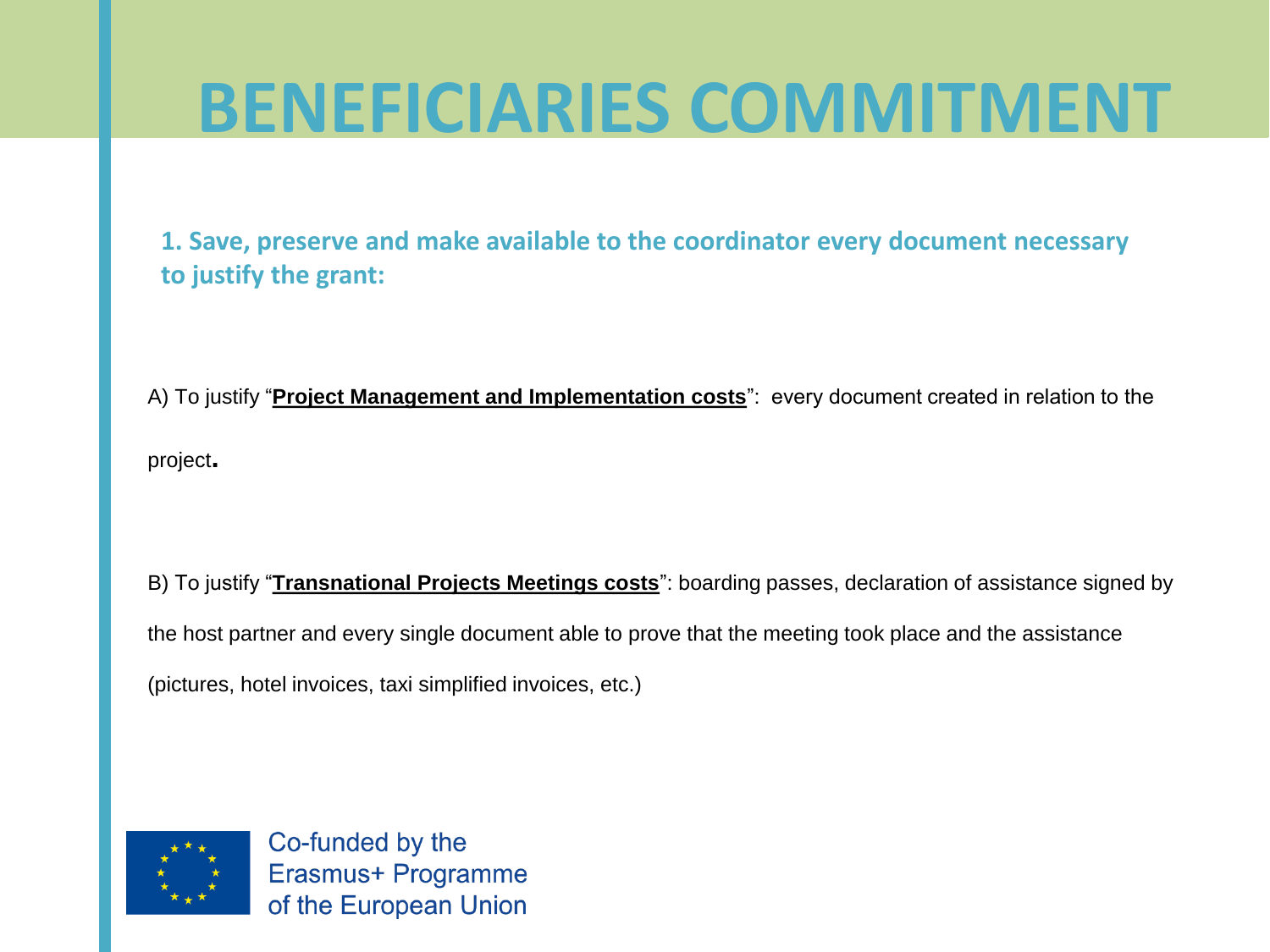#### C) To justify "**Intellectual Outputs costs**":

Intellectual Outputs are:

- Marco Curriculum: Fishmongers profile along Europe.
- Development and digitalization of contents: e-learning platform.
- 1. Evidence of the intellectual output produced.
- 2. Evidence of time invested in developing the intellectual product by the staff: TIME SHEETS.

|                                      |                            |                                                    | <b>KAN</b>                                 | of the European Union                     |
|--------------------------------------|----------------------------|----------------------------------------------------|--------------------------------------------|-------------------------------------------|
| reent                                |                            | KA <sub>2</sub>                                    |                                            |                                           |
|                                      |                            |                                                    | STAFF COSTS CHARGED TO INTELLECTUAL OUTPUT |                                           |
| Project Nr.                          |                            |                                                    |                                            |                                           |
| Intellectual Output                  |                            |                                                    |                                            |                                           |
| Project Acronym <sup>E-Fishnet</sup> | Instructions: introduce fi |                                                    |                                            |                                           |
| Partner                              |                            |                                                    |                                            |                                           |
| Year                                 | <b>Month Start</b>         | <b>Month Ending</b>                                | Nr. Days                                   | Employee Category/position                |
|                                      |                            |                                                    |                                            | Manager                                   |
|                                      |                            |                                                    |                                            | Researcher / Teacher / Trainer            |
| 2016                                 |                            |                                                    |                                            | Technical                                 |
|                                      |                            |                                                    |                                            | Administrative                            |
|                                      |                            |                                                    |                                            |                                           |
|                                      |                            |                                                    |                                            |                                           |
| Year                                 | Month Start                | <b>Month Ending</b>                                | Nr. Days                                   | Employee Category/position                |
|                                      |                            |                                                    |                                            | Manager<br>Researcher / Teacher / Trainer |
| 2017                                 |                            |                                                    |                                            | Technical                                 |
|                                      |                            |                                                    |                                            | Administrative                            |
|                                      |                            |                                                    |                                            |                                           |
|                                      |                            |                                                    |                                            |                                           |
| $\overline{a}$                       | <b>CALL COMMAND</b>        | <b>Contract Contract Contract</b><br>$\sim$ $\sim$ | and the state                              | --<br>$\overline{a}$<br>$-$               |

Co-funded by the Erasmus+ Programme





Co-funded by the Erasmus+ Programme of the European Union

Example of TIME SHEET: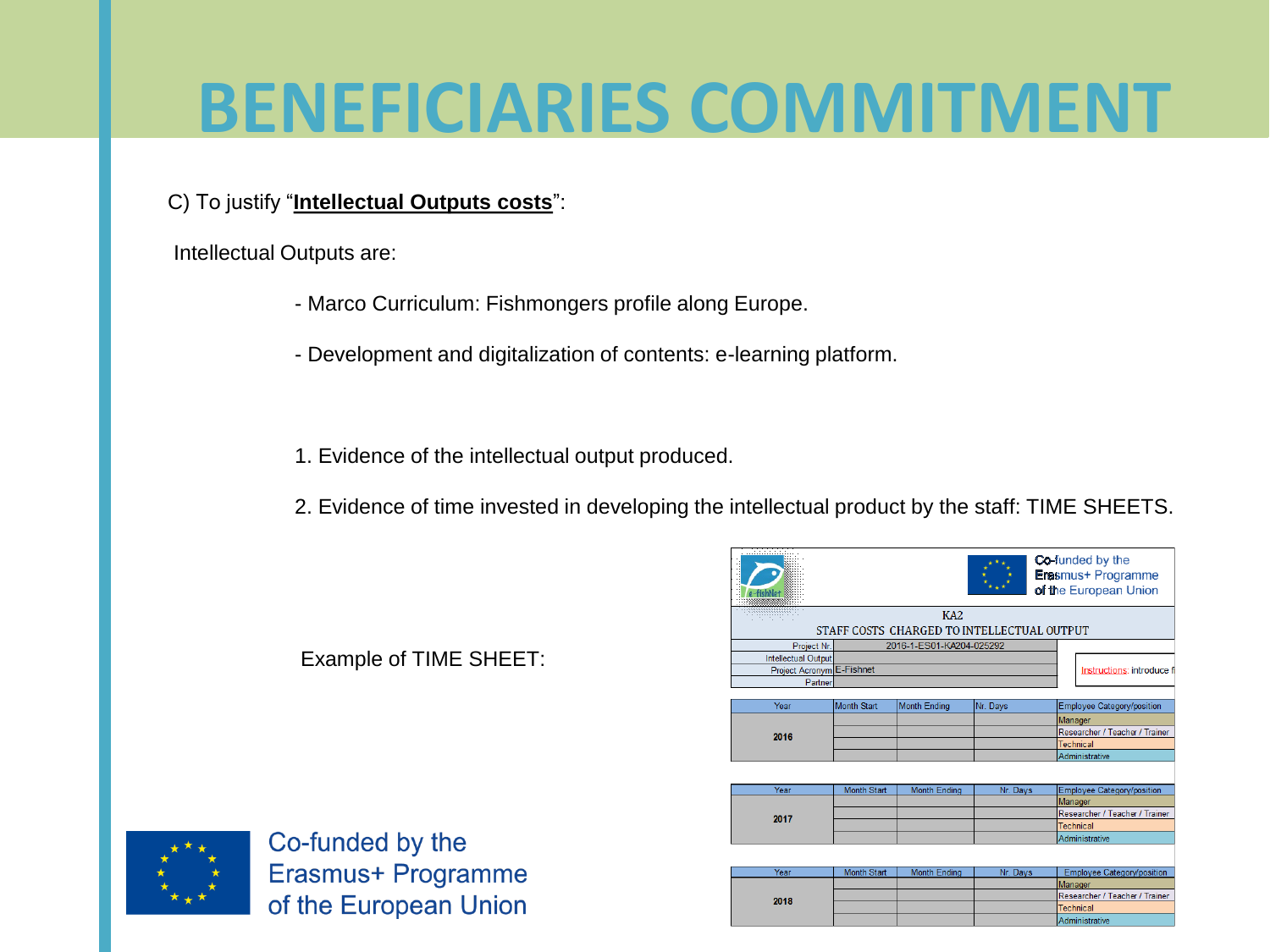- 3. Evidence of employment or statutory relationship between the person and the beneficiary: this relationship will be proved by a **labour contract**.
- The participation in the project of any charge defined in the Statutes of one partner is also
- allowed.
- A contract for the provision of services is not allowed. Freelance can participate but with a labour contract. (Salary, not invoices)
- D) To justify "**Multiplier Event**": Spain on July 2018.
- There must attend this event 75 non Spanish, and 150 locals.
- Do not apply personnel from partners neither from coordinator.

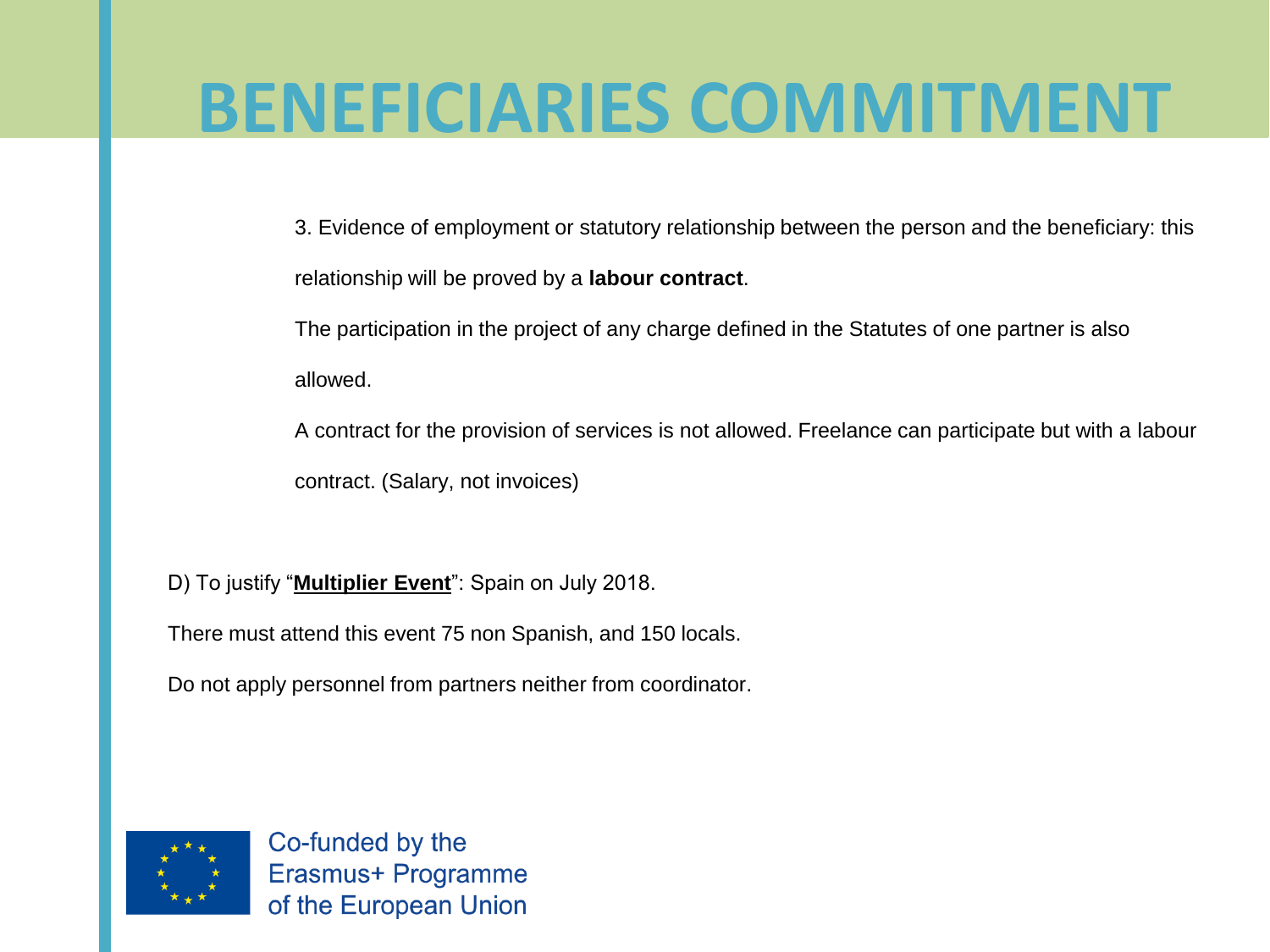#### D) To justify "**Mobility Activities (travel and individual support)**":

It corresponds to the Learning Activity that will take place in Madrid on March/April 2018 and will long 5 days. Participants from Spain do not apply to this unit.

Evidence of assistance by boarding passes, declaration of assistance signed by the host partner and every single document able to prove that the activity took place and the assistance (pictures, hotel invoices, taxi simplified invoices, etc.)

**2. To respond to the NA in the case of an audit. All the documents related to the Project should be kept during 5 years.**

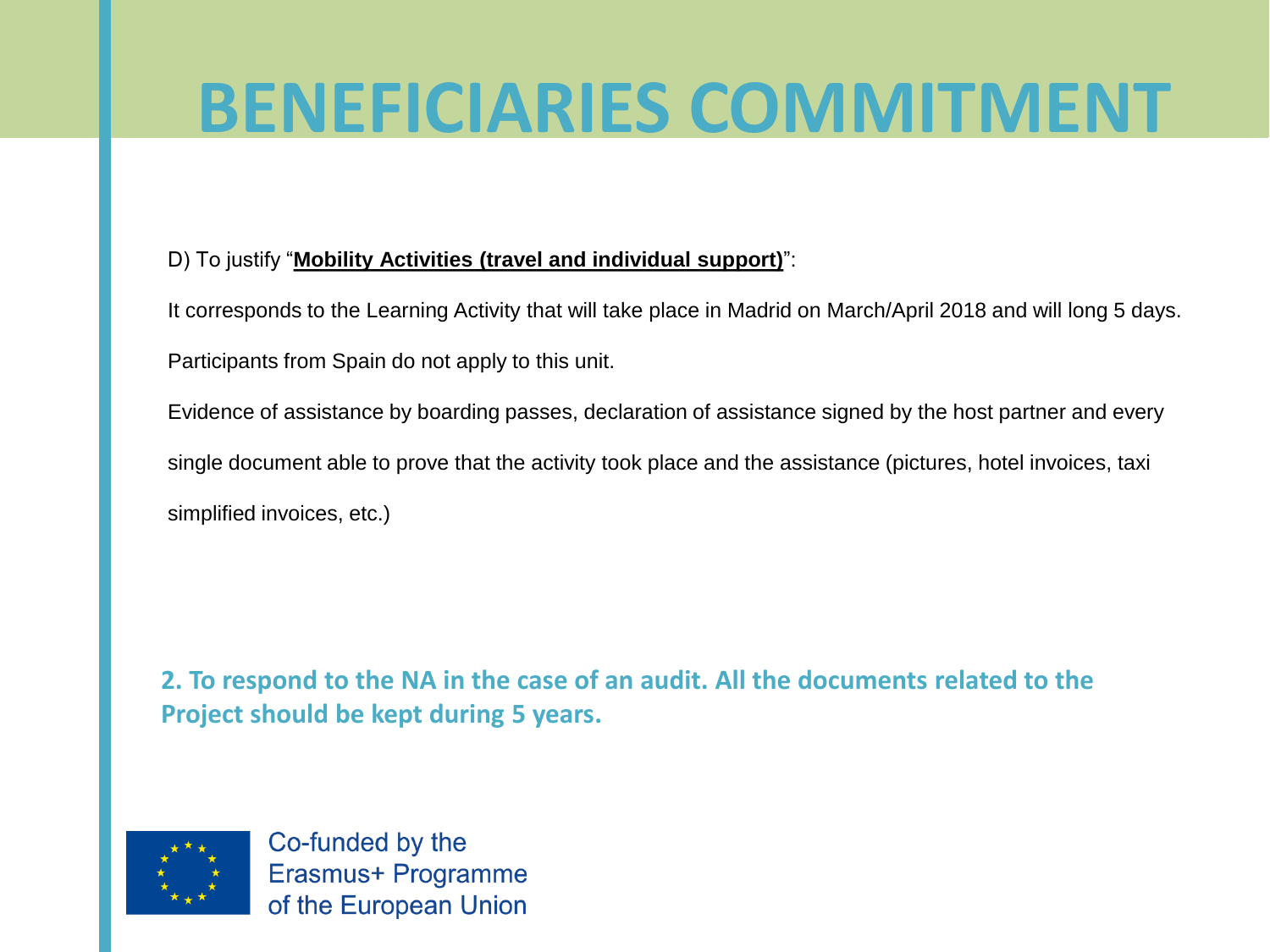### **PRE-PAYMENTS CONDITIONS**

#### **1. Grant Pre-Payments:**

| <b>Ref. Of Payment</b> | Percentage of<br>grant pre-payment | Due date (indicative)                                                                                                                                               |
|------------------------|------------------------------------|---------------------------------------------------------------------------------------------------------------------------------------------------------------------|
| First                  | 20%                                | 15 days after the reception by the<br>Coordinator of the advanced Payment<br>from the European Commission and<br>previous reception of the Partnership<br>Agreement |
| Interim1               | 20%                                | 6 months from the 1 <sup>st</sup> of September<br>2016, after checking the partner has<br>been working on the Project                                               |
| Interim <sub>2</sub>   | 40%                                | 15 days after the acceptance of the<br>interim report (It is planned to<br>presented on 30/09/2017)                                                                 |
| Final                  | 20%                                | 30 days after the final payment of NA<br>to the Beneficiary                                                                                                         |

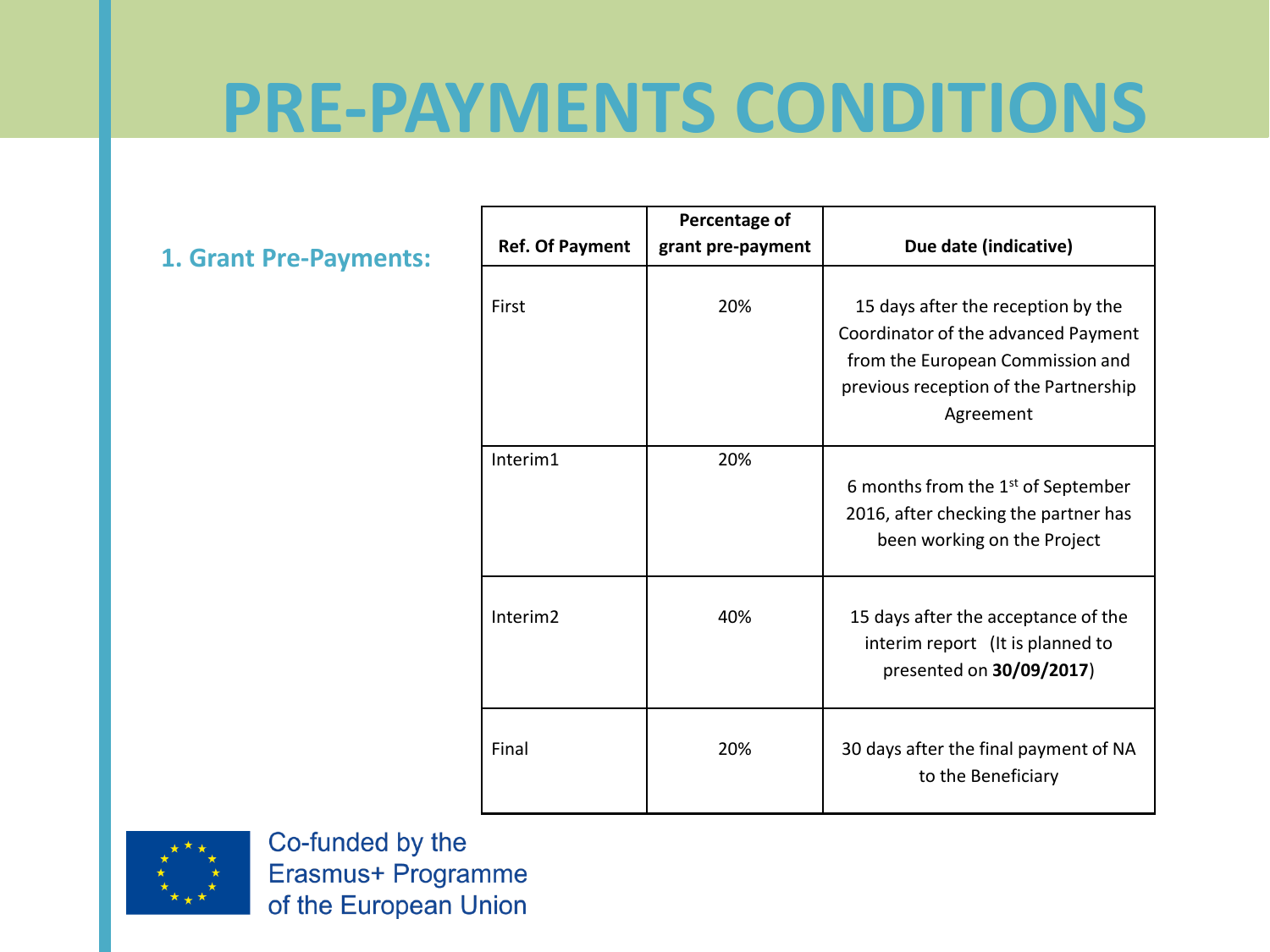### **PRE-PAYMENTS CONDITIONS**

#### **2. Comments:**

- At the end of the project, after approval of the Commission to the justification and once the last payment to the Beneficiary will be done, the Beneficiary will proceed to regularize the accounts so that each member will receive 100% of the grant associated budget. This last payment will be conditioned to the assessment of the final report by the NA.

- Every single pre-payment will be conditioned to the participation of the partners in the project. If any eligible cost will not be possible to be justified because of the partner, that amount will be reduced from its next prepayment.